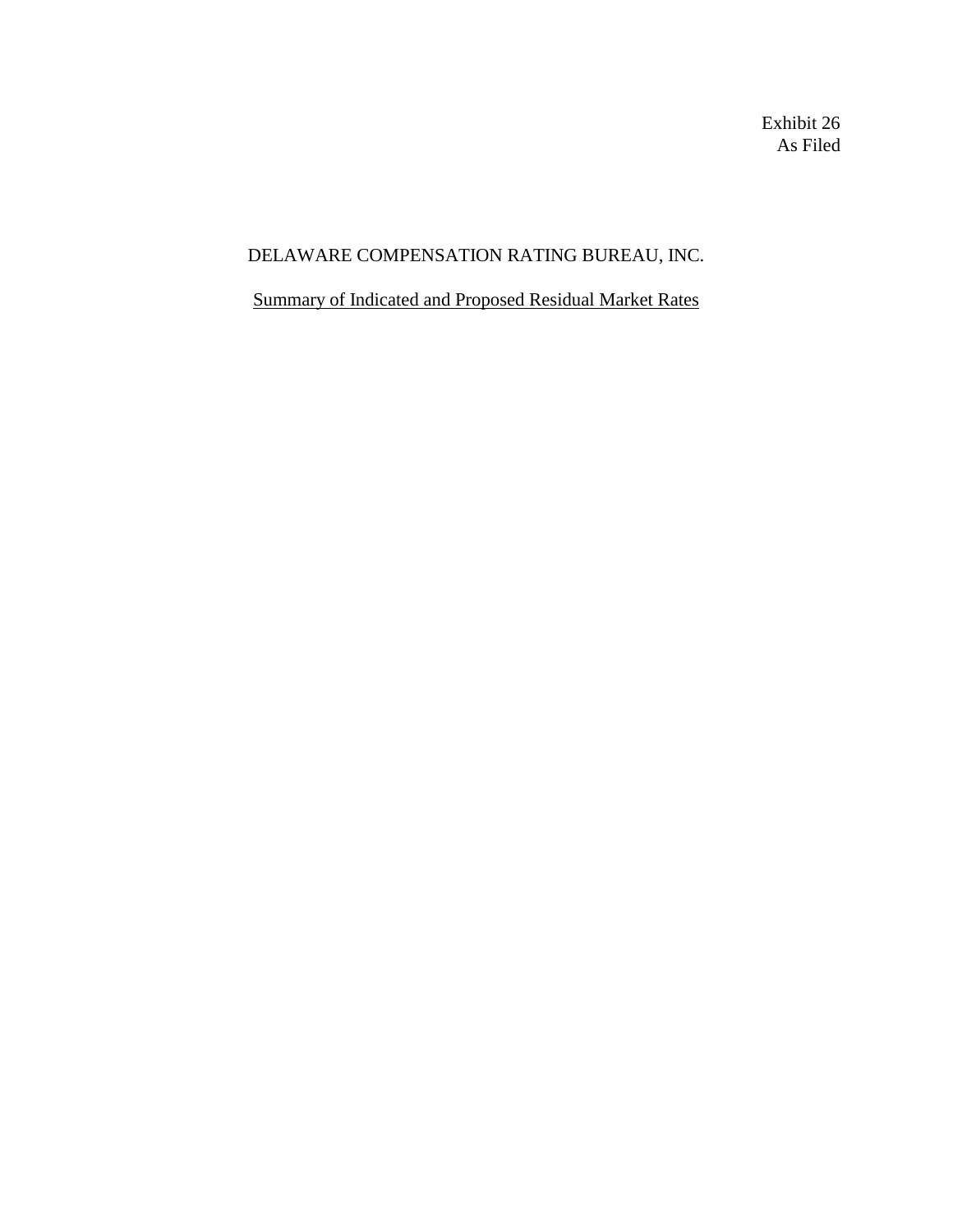| Ind<br>Grp   | <b>Class</b><br>Code |            | <b>Current Rate</b><br>Pre DCCPAP<br><b>Pre Surcharge</b> | <b>Indicated Rate</b><br>Pre DCCPAP<br><b>Pre Surcharge</b> | <b>Proposed Rate</b><br>Pre DCCPAP<br><b>Pre Surcharge</b> | Proposed<br>% Change | <b>Proposed Rate</b><br><b>Incl DCCPAP</b><br><b>Post Surcharge</b> |
|--------------|----------------------|------------|-----------------------------------------------------------|-------------------------------------------------------------|------------------------------------------------------------|----------------------|---------------------------------------------------------------------|
| 1            | 101                  |            | 8.82                                                      | 9.33                                                        | 9.33                                                       | 5.78                 | 9.57                                                                |
| 1            | 104                  |            | 6.15                                                      | 6.62                                                        | 6.62                                                       | 7.64                 | 6.79                                                                |
| 1            | 185                  | <b>NR</b>  | 6.15                                                      | 7.51                                                        | 6.62                                                       | 7.64                 | 6.79                                                                |
| 1            | 105                  | <b>NR</b>  | 9.71                                                      | 9.63                                                        | 9.63                                                       | $-0.82$              | 9.88                                                                |
| 1            | 106                  | <b>NR</b>  | 11.68                                                     | 12.42                                                       | 12.42                                                      | 6.34                 | 12.74                                                               |
| $\mathbf{1}$ | 107                  | <b>NR</b>  | 7.10                                                      | 7.49                                                        | 7.49                                                       | 5.49                 | 7.68                                                                |
| 1            | 187                  | <b>NR</b>  | 7.10                                                      | 8.07                                                        | 7.49                                                       | 5.49                 | 7.68                                                                |
| 1            | 108                  | <b>NR</b>  | 8.77                                                      | 9.31                                                        | 9.31                                                       | 6.16                 | 9.55                                                                |
| 1            | 109                  | <b>NR</b>  | 10.21                                                     | 11.19                                                       | 11.19                                                      | 9.60                 | 11.48                                                               |
| 1            | 110                  | ${\sf NR}$ | 6.66                                                      | 7.57                                                        | 7.57                                                       | 13.66                | 7.77                                                                |
| 1            | 111                  | ${\sf NR}$ | 8.49                                                      | 9.42                                                        | 9.42                                                       | 10.95                | 9.66                                                                |
| 1            | 112                  |            | 16.37                                                     | 17.85                                                       | 17.85                                                      | 9.04                 | 18.31                                                               |
| 1            | 113                  |            | 9.93                                                      | 10.58                                                       | 10.58                                                      | 6.55                 | 10.86                                                               |
| 1            | 114                  | ${\sf NR}$ | 18.82                                                     | 20.21                                                       | 20.21                                                      | 7.39                 | 20.74                                                               |
| $\mathbf{1}$ | 115                  | ${\sf NR}$ | 4.00                                                      | 4.26                                                        | 4.26                                                       | 6.50                 | 4.37                                                                |
| 1            | 119                  | <b>NR</b>  | 12.46                                                     | 13.34                                                       | 13.34                                                      | 7.06                 | 13.69                                                               |
| 1            | 130                  | <b>NR</b>  | 9.67                                                      | 10.79                                                       | 10.79                                                      | 11.58                | 11.07                                                               |
| 1            | 132                  | <b>NR</b>  | 4.91                                                      | 5.19                                                        | 5.19                                                       | 5.70                 | 5.32                                                                |
| 1            | 134                  |            | 4.79                                                      | 5.12                                                        | 5.12                                                       | 6.89                 | 5.25                                                                |
| $\mathbf{1}$ | 135                  | <b>NR</b>  | 5.33                                                      | 6.16                                                        | 6.16                                                       | 15.57                | 6.32                                                                |
| 1            | 136                  | <b>NR</b>  | 5.03                                                      | 5.54                                                        | 5.54                                                       | 10.14                | 5.68                                                                |
| 1            | 139                  |            | 10.42                                                     | 11.45                                                       | 11.45                                                      | 9.88                 | 11.75                                                               |
| 1            | 141                  |            | 9.55                                                      | 10.46                                                       | 10.46                                                      | 9.53                 | 10.73                                                               |
| 1            | 142                  |            | 5.14                                                      | 5.77                                                        | 5.77                                                       | 12.26                | 5.92                                                                |
| 1            | 161                  | <b>NR</b>  | 5.69                                                      | 6.19                                                        | 6.19                                                       | 8.79                 | 6.35                                                                |
| 1            | 191                  | <b>NR</b>  | 5.69                                                      | 6.73                                                        | 6.19                                                       | 8.79                 | 6.35                                                                |
| 1            | 163                  |            | 6.18                                                      | 6.87                                                        | 6.87                                                       | 11.17                | 7.05                                                                |
| 1            | 165                  | <b>NR</b>  | 9.42                                                      | 10.28                                                       | 10.28                                                      | 9.13                 | 10.55                                                               |
| 1            | 166                  | <b>NR</b>  | 5.19                                                      | 5.91                                                        | 5.91                                                       | 13.87                | 6.06                                                                |
| 1            | 201                  | <b>NR</b>  | 8.15                                                      | 8.75                                                        | 8.75                                                       | 7.36                 | 8.98                                                                |
| 1            | 204                  | <b>NR</b>  | 6.31                                                      | 6.69                                                        | 6.69                                                       | 6.02                 | 6.86                                                                |
| 1            | 205                  | ${\sf NR}$ | 5.63                                                      | 6.51                                                        | 6.51                                                       | 15.63                | 6.68                                                                |
| 1            | 221                  |            | 8.12                                                      | 8.57                                                        | 8.57                                                       | 5.54                 | 8.79                                                                |
| 1            | 275                  | <b>NR</b>  | 8.12                                                      | 7.98                                                        | 8.57                                                       | 5.54                 | 8.79                                                                |
| 1            | 222                  |            | 9.10                                                      | 9.88                                                        | 9.88                                                       | 8.57                 | 10.14                                                               |
| 1            | 276                  | <b>NR</b>  | 9.10                                                      | 9.74                                                        | 9.88                                                       | 8.57                 | 10.14                                                               |
| 1            | 225                  |            | 8.07                                                      | 8.55                                                        | 8.55                                                       | 5.95                 | 8.77                                                                |
| 1            | 227                  |            | 8.73                                                      | 9.18                                                        | 9.18                                                       | 5.15                 | 9.42                                                                |
| 1            | 255                  | <b>NR</b>  | 7.81                                                      | 7.82                                                        | 7.82                                                       | 0.13                 | 8.02                                                                |
| 1            | 257                  | <b>NR</b>  | 10.46                                                     | 10.29                                                       | 10.29                                                      | $-1.63$              | 10.56                                                               |
| 1            | 259                  |            | 6.38                                                      | 6.88                                                        | 6.88                                                       | 7.84                 | 7.06                                                                |
| 1            | 261                  |            | 10.80                                                     | 11.72                                                       | 11.72                                                      | 8.52                 | 12.02                                                               |
| 1            | 263                  | <b>NR</b>  | 7.22<br>7.22                                              | 7.85                                                        | 7.85                                                       | 8.73<br>7.20         | 8.05                                                                |
| 1            | 265                  | <b>NR</b>  |                                                           | 7.74                                                        | 7.74<br>5.81                                               | 6.41                 | 7.94<br>5.96                                                        |
| 1<br>1       | 281<br>297           | <b>NR</b>  | 5.46<br>5.46                                              | 5.81<br>6.65                                                | 5.81                                                       | 6.41                 | 5.96                                                                |
| 1            | 282                  | <b>NR</b>  | 9.71                                                      | 10.67                                                       | 10.67                                                      | 9.89                 | 10.95                                                               |
| 1            | 285                  |            | 5.70                                                      | 6.19                                                        | 6.19                                                       | 8.60                 | 6.35                                                                |
| 1            | 287                  | <b>NR</b>  | 5.79                                                      | 6.88                                                        | 6.88                                                       | 18.83                | 7.06                                                                |
|              |                      |            |                                                           |                                                             |                                                            |                      |                                                                     |
| 1            | 301                  | <b>NR</b>  | 14.08                                                     | 15.01                                                       | 15.01                                                      | 6.61                 | 15.40                                                               |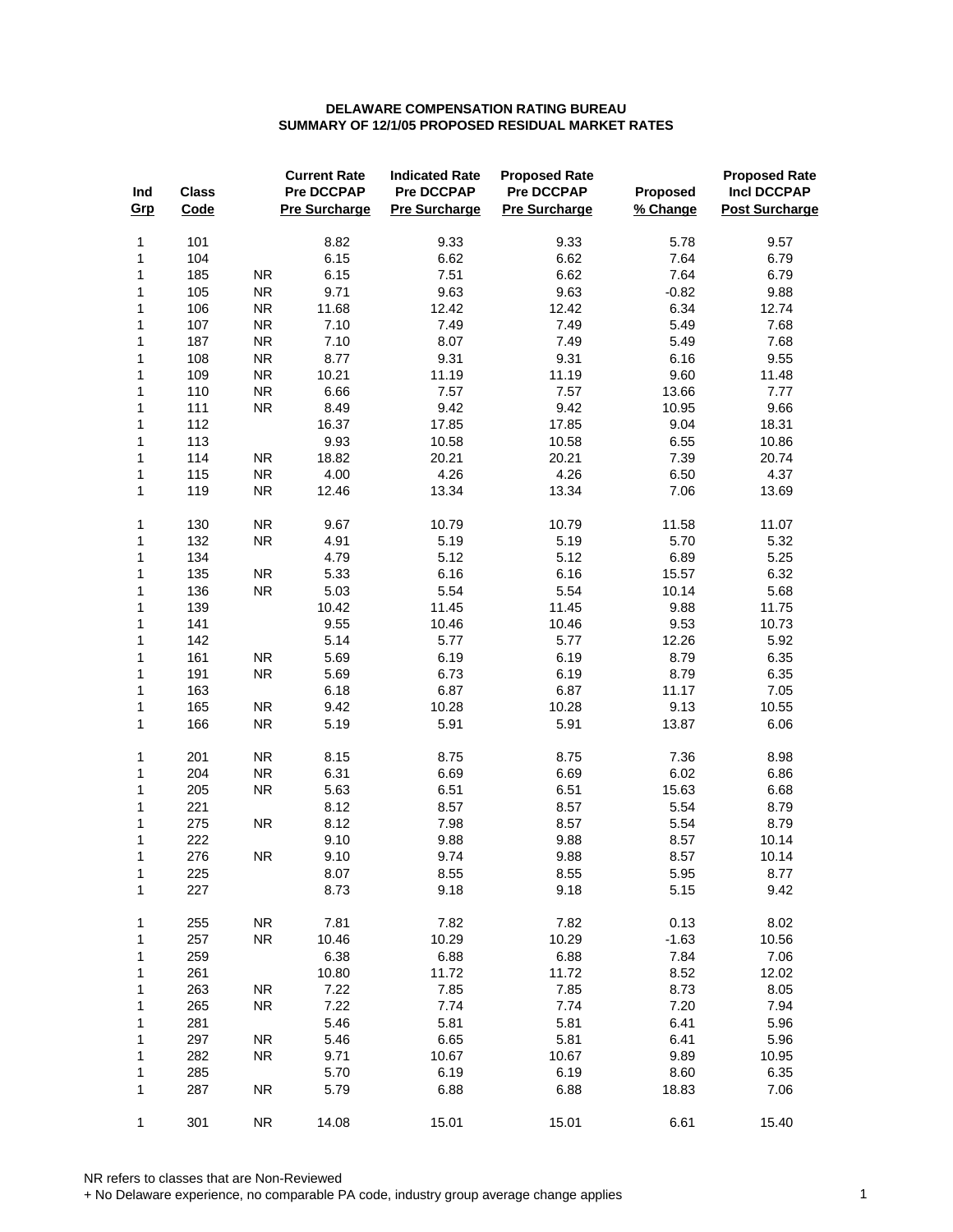| Ind<br>Grp   | <b>Class</b><br>Code |                         | <b>Current Rate</b><br><b>Pre DCCPAP</b><br><b>Pre Surcharge</b> | <b>Indicated Rate</b><br><b>Pre DCCPAP</b><br><b>Pre Surcharge</b> | <b>Proposed Rate</b><br><b>Pre DCCPAP</b><br><b>Pre Surcharge</b> | Proposed<br>% Change | <b>Proposed Rate</b><br><b>Incl DCCPAP</b><br><b>Post Surcharge</b> |
|--------------|----------------------|-------------------------|------------------------------------------------------------------|--------------------------------------------------------------------|-------------------------------------------------------------------|----------------------|---------------------------------------------------------------------|
| 1            | 305                  |                         | 15.18                                                            | 16.48                                                              | 16.48                                                             | 8.56                 | 16.91                                                               |
| 1            | 306                  | <b>NR</b>               | 8.60                                                             | 9.48                                                               | 9.48                                                              | 10.23                | 9.73                                                                |
| 1            | 309                  | + NR                    | 7.34                                                             | 7.91                                                               | 7.91                                                              | 7.77                 | 8.12                                                                |
| 1            | 311                  |                         | 7.51                                                             | 8.15                                                               | 8.15                                                              | 8.52                 | 8.36                                                                |
| 1            | 319                  |                         | 8.88                                                             | 10.42                                                              | 10.42                                                             | 17.34                | 10.69                                                               |
| 1            | 323                  | <b>NR</b>               | 5.34                                                             | 5.93                                                               | 5.93                                                              | 11.05                | 6.08                                                                |
| 1            | 327                  | <b>NR</b>               | 6.92                                                             | 7.50                                                               | 7.50                                                              | 8.38                 | 7.70                                                                |
| 1            | 402                  | <b>NR</b>               | 11.62                                                            | 12.78                                                              | 12.78                                                             | 9.98                 | 13.11                                                               |
| 1            | 403                  | <b>NR</b>               | 6.69                                                             | 7.00                                                               | 7.00                                                              | 4.63                 | 7.18                                                                |
| 1            | 491                  | <b>NR</b>               | 6.69                                                             | 7.51                                                               | 7.00                                                              | 4.63                 | 7.18                                                                |
| 1            | 404                  | ${\sf NR}$              | 8.55                                                             | 9.66                                                               | 9.66                                                              | 12.98                | 9.91                                                                |
| 1            | 406                  |                         | 11.13                                                            | 11.78                                                              | 11.78                                                             | 5.84                 | 12.09                                                               |
| 1            | 407                  | <b>NR</b>               | 8.27                                                             | 8.88                                                               | 8.88                                                              | 7.38                 | 9.11                                                                |
| 1            | 411                  |                         | 17.93                                                            | 19.85                                                              | 19.85                                                             | 10.71                | 20.37                                                               |
| 1            | 413                  |                         | 15.51                                                            | 16.65                                                              | 16.65                                                             | 7.35                 | 17.08                                                               |
| 1            | 415                  | <b>NR</b>               | 9.27                                                             | 9.62                                                               | 9.62                                                              | 3.78                 | 9.87                                                                |
| $\mathbf{1}$ | 416                  | <b>NR</b>               | 18.42                                                            | 19.52                                                              | 19.52                                                             | 5.97                 | 20.03                                                               |
| 1            | 421                  | <b>NR</b>               | 14.75                                                            | 15.48                                                              | 15.48                                                             | 4.95                 | 15.88                                                               |
| 1            | 425                  | <b>NR</b>               | 15.71                                                            | 17.40                                                              | 17.40                                                             | 10.76                | 17.85                                                               |
| 1            | 427                  | <b>NR</b>               | 8.20                                                             | 8.96                                                               | 8.96                                                              | 9.27                 | 9.19                                                                |
| 1            | 429                  | <b>NR</b>               | 10.40                                                            | 11.47                                                              | 11.47                                                             | 10.29                | 11.77                                                               |
| 1            | 447                  | <b>NR</b>               | 9.80                                                             | 10.89                                                              | 10.89                                                             | 11.12                | 11.17                                                               |
| 1            | 431                  | <b>NR</b>               | 14.14                                                            | 15.16                                                              | 15.16                                                             | 7.21                 | 15.55                                                               |
| 1            | 433                  | <b>NR</b>               | 8.46                                                             | 9.06                                                               | 9.06                                                              | 7.09                 | 9.30                                                                |
| 1            | 435                  | ${\sf NR}$              | 10.49                                                            | 11.41                                                              | 11.41                                                             | 8.77                 | 11.71                                                               |
| 1            | 441                  | ${\sf NR}$              | 3.62                                                             | 3.84                                                               | 3.84                                                              | 6.08                 | 3.94                                                                |
| 1            | 445<br>449           |                         | 12.82                                                            | 13.92                                                              | 13.92                                                             | 8.58                 | 14.28                                                               |
| 1            |                      | <b>NR</b>               | 7.44                                                             | 8.02                                                               | 8.02                                                              | 7.80                 | 8.23                                                                |
| 1<br>1       | 451<br>495           | <b>NR</b><br>${\sf NR}$ | 9.40<br>9.40                                                     | 9.86                                                               | 9.86<br>9.86                                                      | 4.89<br>4.89         | 10.12                                                               |
|              | 454                  |                         | 12.69                                                            | 10.56                                                              | 13.71                                                             | 8.04                 | 10.12<br>14.07                                                      |
| 1<br>1       | 456                  |                         | 7.92                                                             | 13.71<br>8.39                                                      | 8.39                                                              | 5.93                 | 8.61                                                                |
| 1            | 457                  |                         | 15.38                                                            | 16.61                                                              | 16.61                                                             | 8.00                 | 17.04                                                               |
| 1            | 458                  | ${\sf NR}$              | 5.14                                                             | 5.67                                                               | 5.67                                                              | 10.31                | 5.82                                                                |
| 1            | 459                  | <b>NR</b>               | 3.24                                                             | 3.43                                                               | 3.43                                                              | 5.86                 | 3.52                                                                |
| 1            | 461                  |                         | 8.05                                                             | 8.61                                                               | 8.61                                                              | 6.96                 | 8.83                                                                |
| 1            | 463                  | <b>NR</b>               | 4.49                                                             | 4.88                                                               | 4.88                                                              | 8.69                 | 5.01                                                                |
| 1            | 464                  |                         | 7.67                                                             | 8.09                                                               | 8.09                                                              | 5.48                 | 8.30                                                                |
| 1            | 465                  | <b>NR</b>               | 7.17                                                             | 7.59                                                               | 7.59                                                              | 5.86                 | 7.79                                                                |
| 1            | 467                  | <b>NR</b>               | 6.82                                                             | 7.54                                                               | 7.54                                                              | 10.56                | 7.74                                                                |
| 1            | 471                  | <b>NR</b>               | 4.04                                                             | 4.37                                                               | 4.37                                                              | 8.17                 | 4.48                                                                |
| 1            | 472                  |                         | 3.71                                                             | 4.10                                                               | 4.10                                                              | 10.51                | 4.21                                                                |
| 1            | 497                  | ${\sf NR}$              | 3.71                                                             | 3.98                                                               | 4.10                                                              | 10.51                | 4.21                                                                |
| 1            | 473                  |                         | 3.96                                                             | 4.33                                                               | 4.33                                                              | 9.34                 | 4.44                                                                |
| 1            | 474                  | <b>NR</b>               | 2.41                                                             | 2.25                                                               | 2.25                                                              | $-6.64$              | 2.31                                                                |
| 1            | 475                  |                         | 7.01                                                             | 7.59                                                               | 7.59                                                              | 8.27                 | 7.79                                                                |
| 1            | 499                  | <b>NR</b>               | 7.01                                                             | 7.70                                                               | 7.59                                                              | 8.27                 | 7.79                                                                |
| 1            | 476                  | <b>NR</b>               | 3.33                                                             | 3.54                                                               | 3.54                                                              | 6.31                 | 3.63                                                                |
| 1            | 477                  | <b>NR</b>               | 5.83                                                             | 6.31                                                               | 6.31                                                              | 8.23                 | 6.47                                                                |
| 1            | 483                  | <b>NR</b>               | 2.81                                                             | 2.87                                                               | 2.87                                                              | 2.14                 | 2.94                                                                |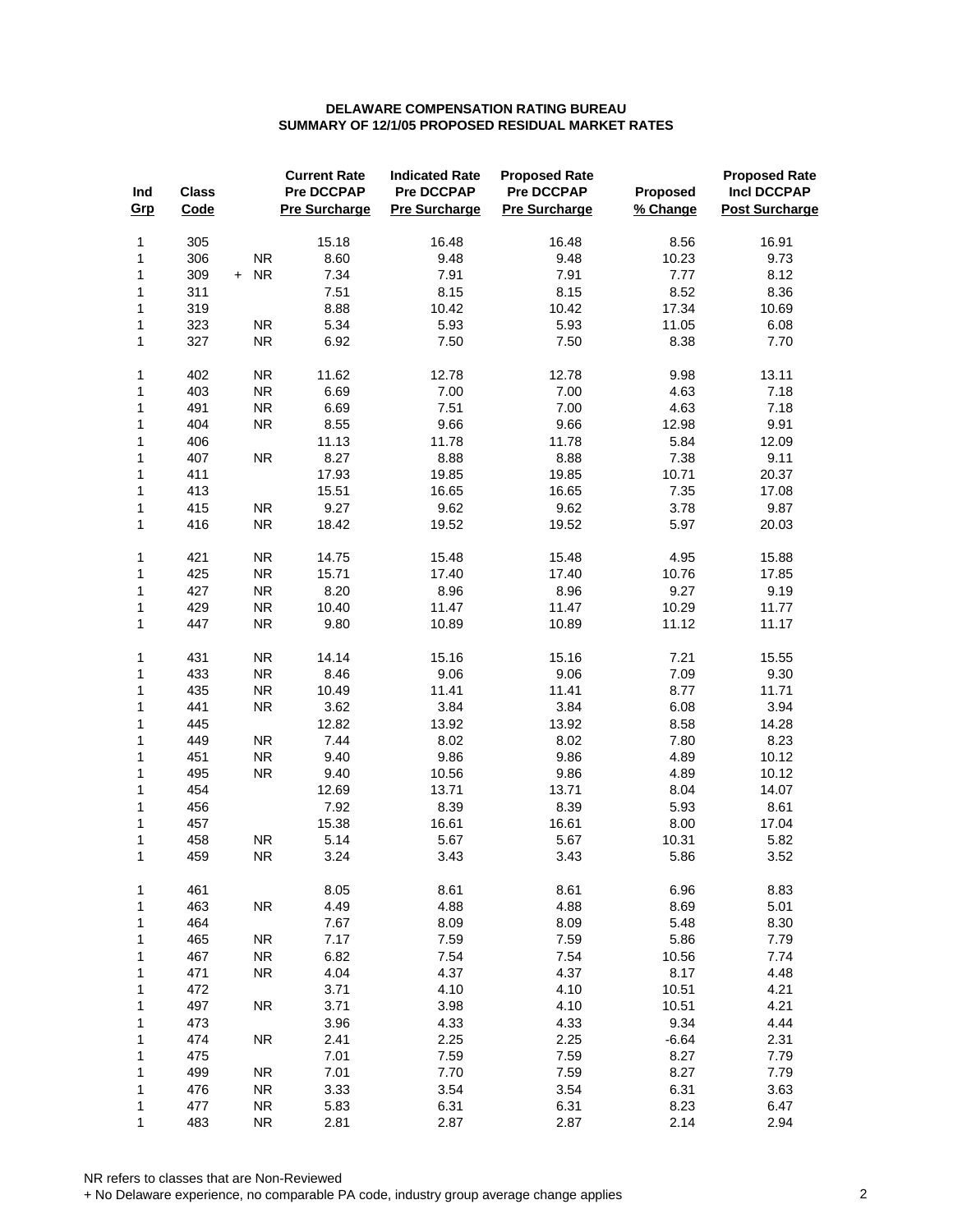| Ind<br>Grp                                | <b>Class</b><br>Code |            | <b>Current Rate</b><br>Pre DCCPAP<br>Pre Surcharge | <b>Indicated Rate</b><br><b>Pre DCCPAP</b><br><b>Pre Surcharge</b> | <b>Proposed Rate</b><br>Pre DCCPAP<br><b>Pre Surcharge</b> | Proposed<br>% Change | <b>Proposed Rate</b><br><b>Incl DCCPAP</b><br><b>Post Surcharge</b> |
|-------------------------------------------|----------------------|------------|----------------------------------------------------|--------------------------------------------------------------------|------------------------------------------------------------|----------------------|---------------------------------------------------------------------|
| 1                                         | 485                  | ${\sf NR}$ | 3.57                                               | 4.10                                                               | 4.10                                                       | 14.85                | 4.21                                                                |
| 1                                         | 486                  | <b>NR</b>  | 5.49                                               | 5.69                                                               | 5.69                                                       | 3.64                 | 5.84                                                                |
| 1                                         | 487                  |            | 3.40                                               | 3.63                                                               | 3.63                                                       | 6.76                 | 3.72                                                                |
| $\mathbf{1}$                              | 488                  |            | 1.76                                               | 1.92                                                               | 1.92                                                       | 9.09                 | 1.97                                                                |
| $\mathbf{1}$                              | 489                  | <b>NR</b>  | 2.21                                               | 2.61                                                               | 2.61                                                       | 18.10                | 2.68                                                                |
| $\mathbf{1}$                              | 744                  | ${\sf NR}$ | 3.45                                               | 3.72                                                               | 3.72                                                       | 7.83                 | 3.82                                                                |
| 1                                         | 501                  | <b>NR</b>  | 6.88                                               | 7.39                                                               | 7.39                                                       | 7.41                 | 7.58                                                                |
| 1                                         | 502                  | <b>NR</b>  | 7.42                                               | 8.28                                                               | 8.28                                                       | 11.59                | 8.50                                                                |
| 1                                         | 506                  | <b>NR</b>  | 4.78                                               | 5.05                                                               | 5.05                                                       | 5.65                 | 5.18                                                                |
| 1                                         | 507                  | <b>NR</b>  | 7.62                                               | 8.45                                                               | 8.45                                                       | 10.89                | 8.67                                                                |
| 1                                         | 509                  | <b>NR</b>  | 12.80                                              | 13.97                                                              | 13.97                                                      | 9.14                 | 14.33                                                               |
| 1                                         | 511                  |            | 15.20                                              | 16.67                                                              | 16.67                                                      | 9.67                 | 17.10                                                               |
| $\mathbf{1}$                              | 512                  | <b>NR</b>  | 9.75                                               | 10.39                                                              | 10.39                                                      | 6.56                 | 10.66                                                               |
| 1                                         | 513                  | <b>NR</b>  | 7.83                                               | 8.28                                                               | 8.28                                                       | 5.75                 | 8.50                                                                |
| 1                                         | 0175                 | <b>NR</b>  | 1.95                                               | 2.08                                                               | 2.08                                                       | 6.67                 | 2.13                                                                |
| $\mathbf{1}$                              | 0176                 | <b>NR</b>  | 0.78                                               | 0.83                                                               | 0.83                                                       | 6.41                 | 0.85                                                                |
| 1                                         | 535                  | <b>NR</b>  | 7.12                                               | 7.26                                                               | 7.26                                                       | 1.97                 | 7.45                                                                |
| 1                                         | 536                  | <b>NR</b>  | 11.27                                              | 12.31                                                              | 12.31                                                      | 9.23                 | 12.63                                                               |
| 1                                         | 544                  |            | 12.90                                              | 14.59                                                              | 14.59                                                      | 13.10                | 14.97                                                               |
| 1                                         | 551                  |            | 3.81                                               | 4.07                                                               | 4.07                                                       | 6.82                 | 4.18                                                                |
| 1                                         | 553                  |            | 8.71                                               | 9.35                                                               | 9.35                                                       | 7.35                 | 9.59                                                                |
| 1                                         | 555                  |            | 1.73                                               | 1.82                                                               | 1.82                                                       | 5.20                 | 1.87                                                                |
| 1                                         | 563                  |            | 4.44                                               | 4.75                                                               | 4.75                                                       | 6.98                 | 4.87                                                                |
| 1                                         | 587                  | <b>NR</b>  | 4.44                                               | 5.32                                                               | 4.75                                                       | 6.98                 | 4.87                                                                |
| 1                                         | 571                  |            | 5.95                                               | 6.48                                                               | 6.48                                                       | 8.91                 | 6.65                                                                |
| 1                                         | 573                  | <b>NR</b>  | 7.45                                               | 8.19                                                               | 8.19                                                       | 9.93                 | 8.40                                                                |
| 1                                         | 581                  |            | 5.90                                               | 6.32                                                               | 6.32                                                       | 7.12                 | 6.48                                                                |
| $\mathbf{1}$                              | 4771                 | <b>NR</b>  | 11.35                                              | 11.38                                                              | 11.38                                                      | 0.26                 | 11.68                                                               |
| 1                                         | 0771                 | <b>NR</b>  | 2.86                                               | 2.87                                                               | 2.87                                                       | 0.35                 | 2.94                                                                |
| 1                                         | 721                  | <b>NR</b>  | 20.57                                              | 23.24                                                              | 23.24                                                      | 12.98                | 23.84                                                               |
| 1                                         | 751                  | <b>NR</b>  | 2.70                                               | 3.02                                                               | 3.02                                                       | 11.85                | 3.10                                                                |
| 1                                         | 752                  | <b>NR</b>  | 1.64                                               | 1.80                                                               | 1.80                                                       | 9.76                 | 1.85                                                                |
| 1                                         | 753                  |            | 8.74                                               | 9.49                                                               | 9.49                                                       | 8.58                 | 9.74                                                                |
| 1                                         | 755                  |            | 5.75                                               | 6.05                                                               | 6.05                                                       | 5.22                 | 6.21                                                                |
| 1                                         | 757                  |            | 3.08                                               | 3.26                                                               | 3.26                                                       | 5.84                 | 3.34                                                                |
| 1                                         | 759                  |            | 7.94                                               | 8.55                                                               | 8.55                                                       | 7.68                 | 8.77                                                                |
| $\overline{c}$                            | 028                  | <b>NR</b>  | 8.58                                               | 9.60                                                               | 9.60                                                       | 11.89                | 9.85                                                                |
| $\overline{\mathbf{c}}$<br>$\overline{2}$ | 055<br>059           | <b>NR</b>  | 10.43<br>8.51                                      | 11.57<br>9.14                                                      | 11.57<br>9.14                                              | 10.93<br>7.40        | 11.87<br>9.38                                                       |
| $\boldsymbol{2}$                          | 601                  |            | 18.93                                              | 20.79                                                              | 20.79                                                      | 9.83                 | 23.24                                                               |
| $\boldsymbol{2}$                          | 602                  |            | 13.27                                              | 14.57                                                              | 14.57                                                      | 9.80                 | 15.93                                                               |
| $\overline{c}$                            | 603                  |            | 20.76                                              | 23.13                                                              | 23.13                                                      | 11.42                | 25.21                                                               |
| $\boldsymbol{2}$                          | 605                  | <b>NR</b>  | 15.84                                              | 17.04                                                              | 17.04                                                      | 7.58                 | 18.60                                                               |
| $\boldsymbol{2}$                          | 607                  | <b>NR</b>  | 17.50                                              | 19.24                                                              | 19.24                                                      | 9.94                 | 20.82                                                               |
| $\overline{c}$                            | 608                  |            | 10.09                                              | 11.24                                                              | 11.24                                                      | 11.40                | 12.27                                                               |
| $\boldsymbol{2}$                          | 609                  |            | 10.23                                              | 11.23                                                              | 11.23                                                      | 9.78                 | 12.30                                                               |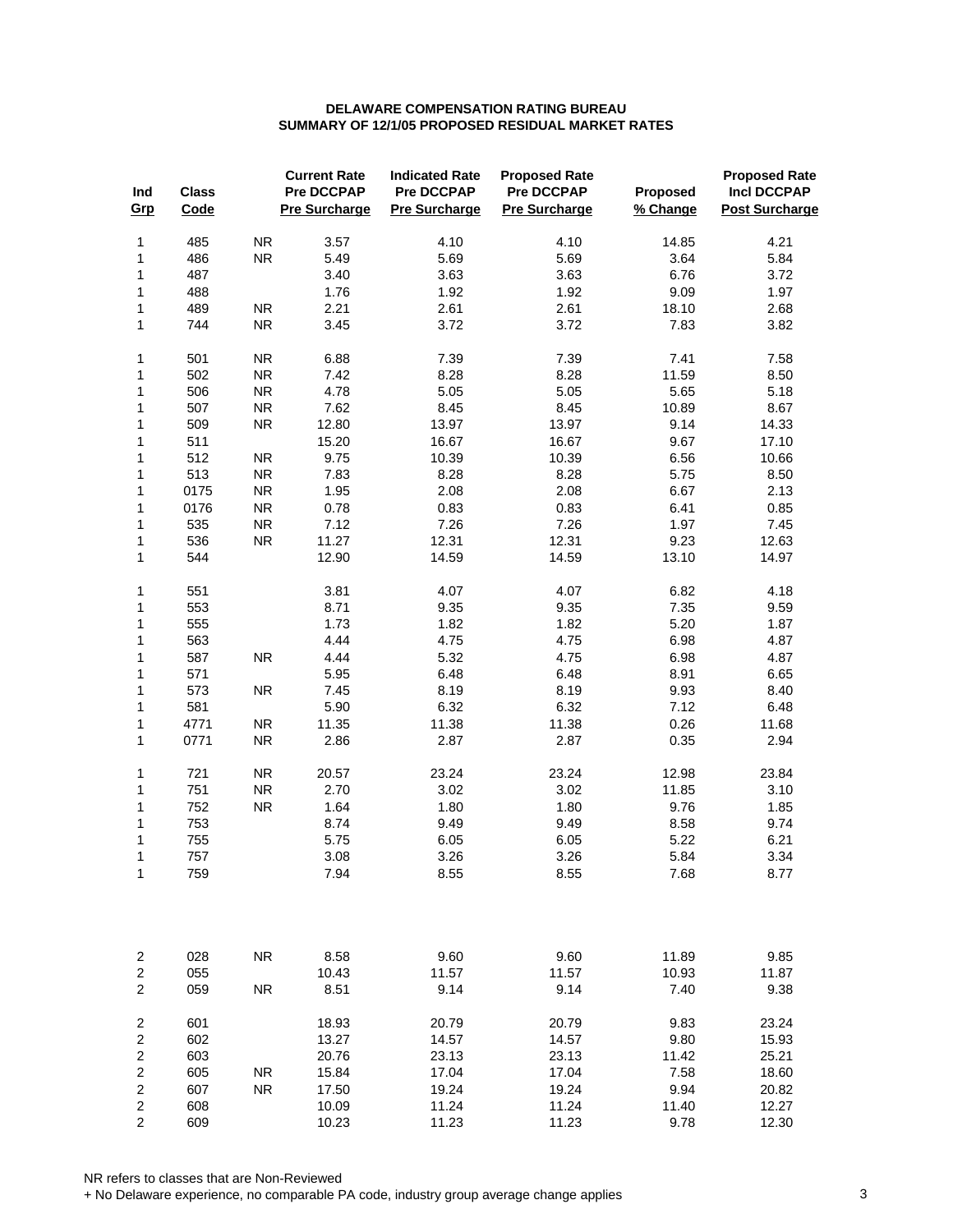| Ind<br>Grp              | <b>Class</b><br>Code |            | <b>Current Rate</b><br><b>Pre DCCPAP</b><br><b>Pre Surcharge</b> | <b>Indicated Rate</b><br><b>Pre DCCPAP</b><br><b>Pre Surcharge</b> | <b>Proposed Rate</b><br>Pre DCCPAP<br><b>Pre Surcharge</b> | Proposed<br>% Change | <b>Proposed Rate</b><br><b>Incl DCCPAP</b><br><b>Post Surcharge</b> |
|-------------------------|----------------------|------------|------------------------------------------------------------------|--------------------------------------------------------------------|------------------------------------------------------------|----------------------|---------------------------------------------------------------------|
| $\overline{\mathbf{c}}$ | 691                  | <b>NR</b>  | 10.23                                                            | 11.94                                                              | 11.23                                                      | 9.78                 | 12.30                                                               |
| $\overline{c}$          | 611                  | <b>NR</b>  | 21.75                                                            | 23.51                                                              | 23.51                                                      | 8.09                 | 25.64                                                               |
| $\overline{c}$          | 615                  | ${\sf NR}$ | 27.75                                                            | 29.38                                                              | 29.38                                                      | 5.87                 | 32.07                                                               |
| $\overline{c}$          | 617                  |            | 13.16                                                            | 14.41                                                              | 14.41                                                      | 9.50                 | 15.69                                                               |
| $\overline{c}$          | 625                  |            | 11.79                                                            | 13.00                                                              | 13.00                                                      | 10.26                | 14.19                                                               |
| $\overline{\mathbf{c}}$ | 643                  | ${\sf NR}$ | 21.44                                                            | 23.93                                                              | 23.93                                                      | 11.61                | 26.15                                                               |
| $\overline{c}$          | 645                  |            | 11.50                                                            | 12.72                                                              | 12.72                                                      | 10.61                | 14.23                                                               |
| $\boldsymbol{2}$        | 646                  |            | 8.48                                                             | 9.29                                                               | 9.29                                                       | 9.55                 | 10.06                                                               |
| $\overline{c}$          | 647                  | <b>NR</b>  | 14.29                                                            | 15.95                                                              | 15.95                                                      | 11.62                | 17.41                                                               |
| $\overline{c}$          | 648                  |            | 9.67                                                             | 10.51                                                              | 10.51                                                      | 8.69                 | 11.24                                                               |
| $\overline{c}$          | 649                  |            | 6.39                                                             | 7.15                                                               | 7.15                                                       | 11.89                | 7.90                                                                |
| $\overline{c}$          | 651                  |            | 13.18                                                            | 14.22                                                              | 14.22                                                      | 7.89                 | 15.39                                                               |
| $\mathbf 2$             | 693                  | ${\sf NR}$ | 13.18                                                            | 16.23                                                              | 14.22                                                      | 7.89                 | 15.39                                                               |
| $\overline{c}$          | 652                  |            | 16.95                                                            | 18.96                                                              | 18.96                                                      | 11.86                | 19.76                                                               |
| $\overline{c}$          | 653                  |            | 13.06                                                            | 14.63                                                              | 14.63                                                      | 12.02                | 16.00                                                               |
| $\overline{c}$          | 654                  |            | 12.90                                                            | 14.05                                                              | 14.05                                                      | 8.91                 | 15.45                                                               |
| $\overline{c}$          | 655                  |            | 30.56                                                            | 33.39                                                              | 33.39                                                      | 9.26                 | 36.49                                                               |
| $\overline{c}$          | 656                  | ${\sf NR}$ | 16.67                                                            | 17.94                                                              | 17.94                                                      | 7.62                 | 19.56                                                               |
| $\overline{c}$          | 657                  | <b>NR</b>  | 21.44                                                            | 22.94                                                              | 22.94                                                      | 7.00                 | 25.11                                                               |
| $\overline{\mathbf{c}}$ | 658                  |            |                                                                  |                                                                    | 14.88                                                      | 10.80                | 16.42                                                               |
| $\overline{c}$          | 659                  |            | 13.43<br>29.23                                                   | 14.88                                                              | 32.43                                                      |                      |                                                                     |
|                         |                      |            |                                                                  | 32.43                                                              |                                                            | 10.95                | 35.06                                                               |
| $\overline{c}$          | 660                  |            | 5.07                                                             | 5.51                                                               | 5.51                                                       | 8.68                 | 5.65                                                                |
| $\overline{c}$          | 661                  |            | 6.90                                                             | 7.41                                                               | 7.41                                                       | 7.39                 | 8.36                                                                |
| $\overline{c}$          | 695                  | <b>NR</b>  | 6.90                                                             | 8.43                                                               | 7.41                                                       | 7.39                 | 8.36                                                                |
| $\overline{c}$          | 662                  |            | 5.65                                                             | 6.30                                                               | 6.30                                                       | 11.50                | 6.46                                                                |
| $\overline{c}$          | 966                  | <b>NR</b>  | 5.90                                                             | 6.48                                                               | 6.48                                                       | 9.83                 | 6.65                                                                |
| $\overline{c}$          | 663                  |            | 8.30                                                             | 9.25                                                               | 9.25                                                       | 11.45                | 10.32                                                               |
| $\overline{\mathbf{c}}$ | 664                  |            | 6.92                                                             | 8.06                                                               | 8.06                                                       | 16.47                | 8.93                                                                |
| $\overline{c}$          | 665                  |            | 17.71                                                            | 19.28                                                              | 19.28                                                      | 8.87                 | 20.57                                                               |
| $\overline{c}$          | 666                  | <b>NR</b>  | 12.16                                                            | 13.21                                                              | 13.21                                                      | 8.63                 | 14.34                                                               |
| $\overline{c}$          | 667                  | <b>NR</b>  | 4.12                                                             | 4.50                                                               | 4.50                                                       | 9.22                 | 4.88                                                                |
| $\overline{c}$          | 668                  | <b>NR</b>  | 10.70                                                            | 11.67                                                              | 11.67                                                      | 9.07                 | 12.74                                                               |
| $\overline{c}$          | 669                  | <b>NR</b>  | 14.02                                                            | 15.56                                                              | 15.56                                                      | 10.98                | 17.00                                                               |
| $\overline{c}$          | 670                  |            | 9.46                                                             | 10.48                                                              | 10.41                                                      | 10.04                | 10.68                                                               |
| $\overline{c}$          | 673                  | ${\sf NR}$ | 11.11                                                            | 12.10                                                              | 12.10                                                      | 8.91                 | 12.41                                                               |
| $\overline{c}$          | 674                  | <b>NR</b>  | 10.72                                                            | 11.50                                                              | 11.50                                                      | 7.28                 | 12.55                                                               |
| $\boldsymbol{2}$        | 675                  |            | 8.11                                                             | 8.51                                                               | 8.51                                                       | 4.93                 | 9.35                                                                |
| $\overline{c}$          | 676                  |            | 10.76                                                            | 11.82                                                              | 11.82                                                      | 9.85                 | 12.87                                                               |
| $\overline{\mathbf{c}}$ | 677                  |            | 8.30                                                             | 8.98                                                               | 8.98                                                       | 8.19                 | 9.78                                                                |
| $\overline{c}$          | 679                  | <b>NR</b>  | 22.61                                                            | 23.98                                                              | 23.98                                                      | 6.06                 | 24.60                                                               |
| $\overline{c}$          | 681                  |            | 9.46                                                             | 10.27                                                              | 10.41                                                      | 10.04                | 10.68                                                               |
| $\boldsymbol{2}$        | 682                  | <b>NR</b>  | 32.65                                                            | 35.21                                                              | 35.21                                                      | 7.84                 | 36.13                                                               |
| $\overline{\mathbf{c}}$ | 709                  | <b>NR</b>  | 4.59                                                             | 5.07                                                               | 5.07                                                       | 10.46                | 5.20                                                                |
| $\overline{c}$          | 716                  | <b>NR</b>  | 6.99                                                             | 7.54                                                               | 7.54                                                       | 7.87                 | 7.74                                                                |
| $\overline{c}$          | 718                  | <b>NR</b>  | 7.41                                                             | 7.83                                                               | 7.83                                                       | 5.67                 | 8.03                                                                |
| 3<br>3                  | 005<br>0006          | <b>NR</b>  | 31.17<br>11.60                                                   | 35.91<br>12.80                                                     | 35.91<br>12.80                                             | 15.21<br>10.34       | 36.84<br>13.13                                                      |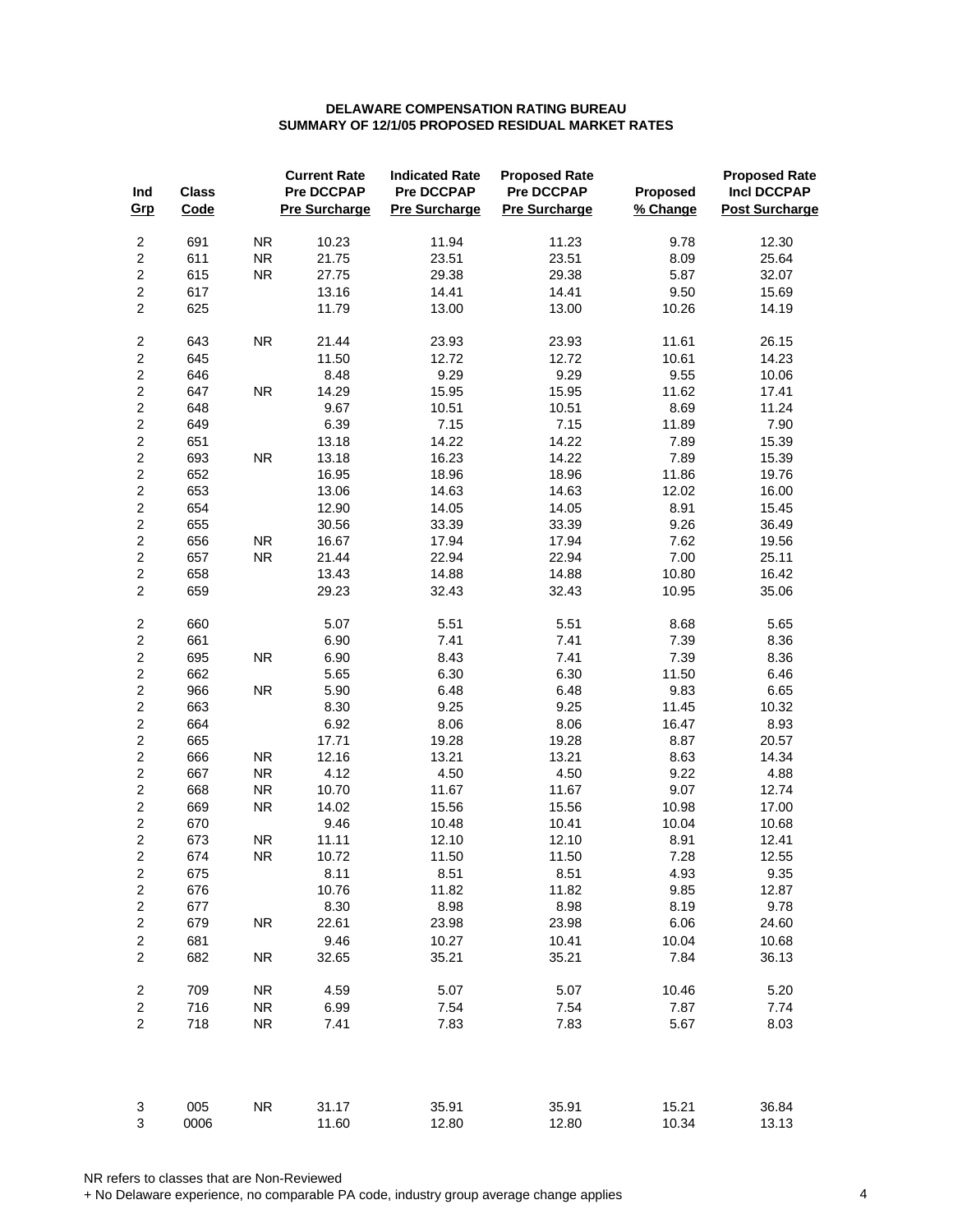| Ind<br>Grp                     | <b>Class</b><br>Code |            | <b>Current Rate</b><br><b>Pre DCCPAP</b><br><b>Pre Surcharge</b> | <b>Indicated Rate</b><br>Pre DCCPAP<br><b>Pre Surcharge</b> | <b>Proposed Rate</b><br>Pre DCCPAP<br><b>Pre Surcharge</b> | Proposed<br>% Change | <b>Proposed Rate</b><br><b>Incl DCCPAP</b><br><b>Post Surcharge</b> |
|--------------------------------|----------------------|------------|------------------------------------------------------------------|-------------------------------------------------------------|------------------------------------------------------------|----------------------|---------------------------------------------------------------------|
| 3                              | 007                  | <b>NR</b>  | 11.77                                                            | 13.02                                                       | 13.02                                                      | 10.62                | 13.36                                                               |
| $\ensuremath{\mathsf{3}}$      | 0008                 | <b>NR</b>  | 4.62                                                             | 5.01                                                        | 5.01                                                       | 8.44                 | 5.14                                                                |
| $\ensuremath{\mathsf{3}}$      | 009                  | ${\sf NR}$ | 52.34                                                            | 58.46                                                       | 58.46                                                      | 11.69                | 59.98                                                               |
| 3                              | 0011                 | ${\sf NR}$ | 6.65                                                             | 7.47                                                        | 7.47                                                       | 12.33                | 7.66                                                                |
| $\ensuremath{\mathsf{3}}$      | 0012                 |            | 9.64                                                             | 10.90                                                       | 10.90                                                      | 13.07                | 11.18                                                               |
| $\mathsf 3$                    | 0013                 |            | 8.32                                                             | 9.13                                                        | 9.13                                                       | 9.74                 | 9.37                                                                |
| 3                              | 15                   | <b>NR</b>  | 42.92                                                            | 45.80                                                       | 45.80                                                      | 6.71                 | 46.99                                                               |
| $\ensuremath{\mathsf{3}}$      | 0016                 | <b>NR</b>  | 6.92                                                             | 7.62                                                        | 7.62                                                       | 10.12                | 7.82                                                                |
| 3                              | 0034                 |            | 9.68                                                             | 10.77                                                       | 10.77                                                      | 11.26                | 11.05                                                               |
| $\ensuremath{\mathsf{3}}$      | 0036                 | ${\sf NR}$ | 9.44                                                             | 10.61                                                       | 10.61                                                      | 12.39                | 10.89                                                               |
| $\ensuremath{\mathsf{3}}$      | 0083                 | ${\sf NR}$ | 11.62                                                            | 12.82                                                       | 12.82                                                      | 10.33                | 13.15                                                               |
| 3                              | 801                  |            | 12.68                                                            | 14.51                                                       | 14.51                                                      | 14.43                | 14.89                                                               |
| $\ensuremath{\mathsf{3}}$      | 803                  | ${\sf NR}$ | 31.60                                                            | 36.42                                                       | 36.42                                                      | 15.25                | 37.37                                                               |
| $\ensuremath{\mathsf{3}}$      | 804                  |            | 5.53                                                             | 6.25                                                        | 6.25                                                       | 13.02                | 6.41                                                                |
| 3                              | 805                  | ${\sf NR}$ | 9.15                                                             | 10.42                                                       | 10.42                                                      | 13.88                | 10.69                                                               |
| $\ensuremath{\mathsf{3}}$<br>3 | 806                  | ${\sf NR}$ | 16.27                                                            | 17.90                                                       | 17.90                                                      | 10.02                | 18.37                                                               |
| $\ensuremath{\mathsf{3}}$      | 807                  |            | 12.30                                                            | 13.17                                                       | 13.17                                                      | 7.07                 | 13.51                                                               |
| 3                              | 808<br>809           |            | 16.15<br>8.54                                                    | 18.31<br>9.69                                               | 18.31<br>9.69                                              | 13.37<br>13.47       | 18.79<br>9.94                                                       |
| 3                              | 811                  |            | 14.56                                                            | 16.39                                                       | 16.39                                                      |                      | 16.82                                                               |
| 3                              | 812                  | <b>NR</b>  | 12.37                                                            | 13.88                                                       | 13.88                                                      | 12.57<br>12.21       | 14.24                                                               |
| 3                              | 813                  |            | 9.50                                                             | 10.38                                                       | 10.38                                                      | 9.26                 | 10.65                                                               |
| $\ensuremath{\mathsf{3}}$      | 867                  | <b>NR</b>  | 9.50                                                             | 12.17                                                       | 10.38                                                      | 9.26                 | 10.65                                                               |
| 3                              | 814                  |            | 8.53                                                             | 9.42                                                        | 9.42                                                       | 10.43                | 9.66                                                                |
| 3                              | 815                  |            | 6.85                                                             | 8.05                                                        | 8.05                                                       | 17.52                | 8.26                                                                |
| 3                              | 816                  |            | 4.29                                                             | 4.77                                                        | 4.77                                                       | 11.19                | 4.89                                                                |
| $\ensuremath{\mathsf{3}}$      | 817                  |            | 15.11                                                            | 16.43                                                       | 16.43                                                      | 8.74                 | 16.86                                                               |
| 3                              | 818                  |            | 5.23                                                             | 5.90                                                        | 5.90                                                       | 12.81                | 6.05                                                                |
| 3                              | 819                  |            | 1.64                                                             | 1.72                                                        | 1.72                                                       | 4.88                 | 1.76                                                                |
| 3                              | 821                  |            | 11.15                                                            | 12.61                                                       | 12.61                                                      | 13.09                | 12.94                                                               |
| 3                              | 825                  | ${\sf NR}$ | 7.12                                                             | 8.19                                                        | 8.19                                                       | 15.03                | 8.40                                                                |
| $\ensuremath{\mathsf{3}}$      | 855                  |            | 10.98                                                            | 12.11                                                       | 12.11                                                      | 10.29                | 12.42                                                               |
| 3                              | 857                  |            | 16.38                                                            | 17.96                                                       | 17.96                                                      | 9.65                 | 18.43                                                               |
| $\ensuremath{\mathsf{3}}$      | 858                  | <b>NR</b>  | 15.23                                                            | 16.87                                                       | 16.87                                                      | 10.77                | 17.31                                                               |
| $\ensuremath{\mathsf{3}}$      | 859                  | <b>NR</b>  | 17.41                                                            | 19.37                                                       | 19.37                                                      | 11.26                | 19.87                                                               |
| 3                              | 860                  | ${\sf NR}$ | 17.12                                                            | 19.23                                                       | 19.23                                                      | 12.32                | 19.73                                                               |
| 3                              | 861                  | <b>NR</b>  | 11.40                                                            | 13.25                                                       | 13.25                                                      | 16.23                | 13.59                                                               |
| 3                              | 862                  | ${\sf NR}$ | 15.34                                                            | 17.43                                                       | 17.43                                                      | 13.62                | 17.88                                                               |
| $\ensuremath{\mathsf{3}}$      | 865                  |            | 4.93                                                             | 5.14                                                        | 5.14                                                       | 4.26                 | 5.27                                                                |
| 3                              | 4777                 |            | 14.56                                                            | 16.20                                                       | 16.39                                                      | 12.57                | 16.82                                                               |
| 3                              | 907                  | <b>NR</b>  | 11.15                                                            | 12.47                                                       | 12.47                                                      | 11.84                | 12.79                                                               |
| 3                              | 910                  | ${\sf NR}$ | 16.24                                                            | 19.87                                                       | 19.87                                                      | 22.35                | 20.39                                                               |
| 3                              | 911                  |            | 9.47                                                             | 10.54                                                       | 10.54                                                      | 11.30                | 10.81                                                               |
| $\ensuremath{\mathsf{3}}$      | 914                  |            | 4.78                                                             | 5.51                                                        | 5.51                                                       | 15.27                | 5.65                                                                |
| 3                              | 877                  | ${\sf NR}$ | 4.78                                                             | 5.43                                                        | 5.51                                                       | 15.27                | 5.65                                                                |
| 3                              | 915                  | ${\sf NR}$ | 6.95                                                             | 8.13                                                        | 8.13                                                       | 16.98                | 8.34                                                                |
| 3                              | 916                  |            | 3.24                                                             | 3.53                                                        | 3.53                                                       | 8.95                 | 3.62                                                                |
| 3                              | 917                  |            | 6.70                                                             | 7.54                                                        | 7.54                                                       | 12.54                | 7.74                                                                |
| $\mathsf 3$                    | 918                  |            | 5.18                                                             | 5.93                                                        | 5.93                                                       | 14.48                | 6.08                                                                |
| 3                              | 919                  |            | 4.98                                                             | 5.54                                                        | 5.54                                                       | 11.24                | 5.68                                                                |
| 3<br>3                         | 920<br>921           | ${\sf NR}$ | 0.93<br>7.07                                                     | 1.05<br>9.02                                                | 1.05<br>8.27                                               | 12.90<br>16.97       | 1.08<br>8.49                                                        |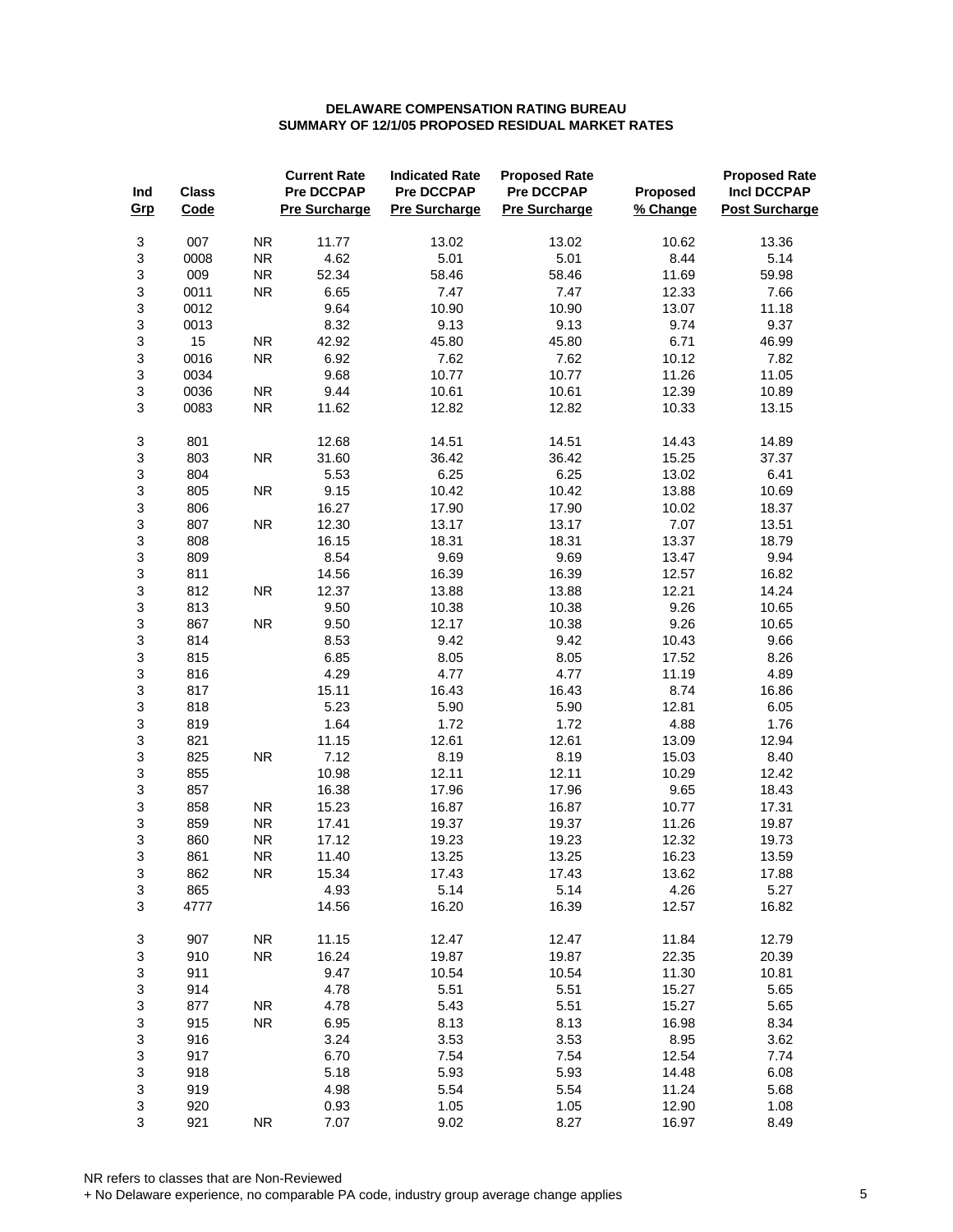| Ind<br>Grp | <b>Class</b><br>Code |            | <b>Current Rate</b><br><b>Pre DCCPAP</b><br><b>Pre Surcharge</b> | <b>Indicated Rate</b><br><b>Pre DCCPAP</b><br><b>Pre Surcharge</b> | <b>Proposed Rate</b><br><b>Pre DCCPAP</b><br><b>Pre Surcharge</b> | Proposed<br>% Change | <b>Proposed Rate</b><br><b>Incl DCCPAP</b><br><b>Post Surcharge</b> |
|------------|----------------------|------------|------------------------------------------------------------------|--------------------------------------------------------------------|-------------------------------------------------------------------|----------------------|---------------------------------------------------------------------|
| 3          | 922                  |            | 5.88                                                             | 6.78                                                               | 6.78                                                              | 15.31                | 6.96                                                                |
| 3          | 923                  | <b>NR</b>  | 6.34                                                             | 7.18                                                               | 7.18                                                              | 13.25                | 7.37                                                                |
| 3          | 879                  | ${\sf NR}$ | 6.34                                                             | 7.68                                                               | 7.18                                                              | 13.25                | 7.37                                                                |
| 3          | 924                  |            | 6.24                                                             | 6.94                                                               | 6.94                                                              | 11.22                | 7.12                                                                |
| 3          | 925                  |            | 3.35                                                             | 3.82                                                               | 3.82                                                              | 14.03                | 3.92                                                                |
| 3          | 926                  |            | 5.35                                                             | 5.95                                                               | 5.95                                                              | 11.21                | 6.10                                                                |
| 3          | 881                  | <b>NR</b>  | 5.35                                                             | 6.88                                                               | 5.95                                                              | 11.21                | 6.10                                                                |
| 3          | 927                  |            | 2.26                                                             | 2.48                                                               | 2.48                                                              | 9.73                 | 2.54                                                                |
| 3          | 928                  |            | 4.23                                                             | 4.66                                                               | 4.66                                                              | 10.17                | 4.78                                                                |
| 3          | 883                  | <b>NR</b>  | 4.23                                                             | 4.88                                                               | 4.66                                                              | 10.17                | 4.78                                                                |
| 3          | 929                  |            | 9.32                                                             | 10.15                                                              | 10.15                                                             | 8.91                 | 10.41                                                               |
| 3          | 932                  |            | 2.07                                                             | 2.30                                                               | 2.30                                                              | 11.11                | 2.36                                                                |
| 3          | 933                  |            | 6.88                                                             | 7.62                                                               | 7.62                                                              | 10.76                | 7.82                                                                |
| 3          | 934                  |            | 4.76                                                             | 5.36                                                               | 5.36                                                              | 12.61                | 5.50                                                                |
| 3          | 935                  |            | 2.88                                                             | 3.62                                                               | 3.62                                                              | 25.69                | 3.71                                                                |
| 3          | 936                  |            | 1.31                                                             | 1.42                                                               | 1.42                                                              | 8.40                 | 1.46                                                                |
| 3          | 937                  | <b>NR</b>  | 29.26                                                            | 31.10                                                              | 31.10                                                             | 6.29                 | 31.91                                                               |
| 3          | 939                  | <b>NR</b>  | 10.02                                                            | 11.27                                                              | 11.27                                                             | 12.48                | 11.56                                                               |
| 3          | 884                  |            | 1.87                                                             | 2.03                                                               | 2.03                                                              | 8.56                 | 2.08                                                                |
| 3          | 885                  |            | 5.97                                                             | 6.64                                                               | 6.64                                                              | 11.22                | 6.81                                                                |
| 3          | 886                  | <b>NR</b>  | 5.26                                                             | 5.70                                                               | 5.70                                                              | 8.37                 | 5.85                                                                |
| 3          | 887                  |            | 2.65                                                             | 2.82                                                               | 2.82                                                              | 6.42                 | 2.89                                                                |
| 3          | 890                  |            | 0.81                                                             | 0.93                                                               | 0.93                                                              | 14.81                | 0.95                                                                |
| 3          | 891                  |            | 1.79                                                             | 2.17                                                               | 2.17                                                              | 21.23                | 2.23                                                                |
| 3          | 896                  |            | 4.95                                                             | 5.51                                                               | 5.51                                                              | 11.31                | 5.65                                                                |
| 3          | 897                  |            | 5.18                                                             | 5.76                                                               | 5.76                                                              | 11.20                | 5.91                                                                |
| 3          | 898                  |            | 5.76                                                             | 6.68                                                               | 6.68                                                              | 15.97                | 6.85                                                                |
| 3          | 899                  | <b>NR</b>  | 3.95                                                             | 4.17                                                               | 4.17                                                              | 5.57                 | 4.28                                                                |
| 3          | 903                  |            | 0.96                                                             | 1.06                                                               | 1.06                                                              | 10.42                | 1.09                                                                |
| 3          | 904                  | <b>NR</b>  | 6.28                                                             | 5.96                                                               | 5.96                                                              | $-5.10$              | 6.11                                                                |
| 3          | 940                  | <b>NR</b>  | 10.19                                                            | 11.45                                                              | 11.45                                                             | 12.37                | 11.75                                                               |
| 3          | 941                  |            | 5.03                                                             | 5.60                                                               | 5.60                                                              | 11.33                | 5.75                                                                |
| 3          | 942                  |            | 5.33                                                             | 6.03                                                               | 6.03                                                              | 13.13                | 6.19                                                                |
| 3          | 943                  |            | 12.36                                                            | 13.75                                                              | 13.75                                                             | 11.25                | 14.11                                                               |
| 3          | 944                  |            | 5.63                                                             | 6.16                                                               | 6.16                                                              | 9.41                 | 6.32                                                                |
| 3          | 945                  |            | 5.89                                                             | 6.66                                                               | 6.66                                                              | 13.07                | 6.83                                                                |
| 3          | 946                  |            | 7.37                                                             | 8.36                                                               | 8.36                                                              | 13.43                | 8.58                                                                |
| 3          | 947                  |            | 11.64                                                            | 12.79                                                              | 12.79                                                             | 9.88                 | 13.12                                                               |
| 3          | 948                  |            | 2.67                                                             | 3.21                                                               | 3.21                                                              | 20.22                | 3.29                                                                |
| 3          | 949                  | <b>NR</b>  | 1.89                                                             | 2.01                                                               | 2.01                                                              | 6.35                 | 2.06                                                                |
| 3          | 951                  |            | 1.43                                                             | 1.44                                                               | 1.44                                                              | 0.70                 | 1.48                                                                |
| 3          | 952                  |            | 1.62                                                             | 1.73                                                               | 1.73                                                              | 6.79                 | 1.77                                                                |
| 3          | 953                  |            | 0.73                                                             | 0.84                                                               | 0.84                                                              | 15.07                | 0.86                                                                |
| 3          | 889                  |            | 0.73                                                             | 0.81                                                               | 0.84                                                              | 15.07                | 0.86                                                                |
| 3          | 954                  |            | 6.36                                                             | 7.16                                                               | 7.16                                                              | 12.58                | 7.35                                                                |
| 3          | 955                  |            | 1.53                                                             | 1.68                                                               | 1.68                                                              | 9.80                 | 1.72                                                                |
| 3          | 956                  |            | 0.38                                                             | 0.47                                                               | 0.47                                                              | 23.68                | 0.48                                                                |
| 3          | 957                  |            | 0.70                                                             | 0.95                                                               | 0.95                                                              | 35.71                | 0.97                                                                |
| 3          | 958                  |            | 2.43                                                             | 2.65                                                               | 2.65                                                              | 9.05                 | 2.72                                                                |
| 3          | 959                  |            | 3.22                                                             | 3.63                                                               | 3.63                                                              | 12.73                | 3.72                                                                |
| 3          | 960                  |            | 8.41                                                             | 9.25                                                               | 9.25                                                              | 9.99                 | 9.49                                                                |
| 3          | 961                  |            | 2.47                                                             | 2.40                                                               | 2.40                                                              | $-2.83$              | 2.46                                                                |
| 3          | 962                  |            | 0.26                                                             | 0.29                                                               | 0.29                                                              | 11.54                | 0.30                                                                |